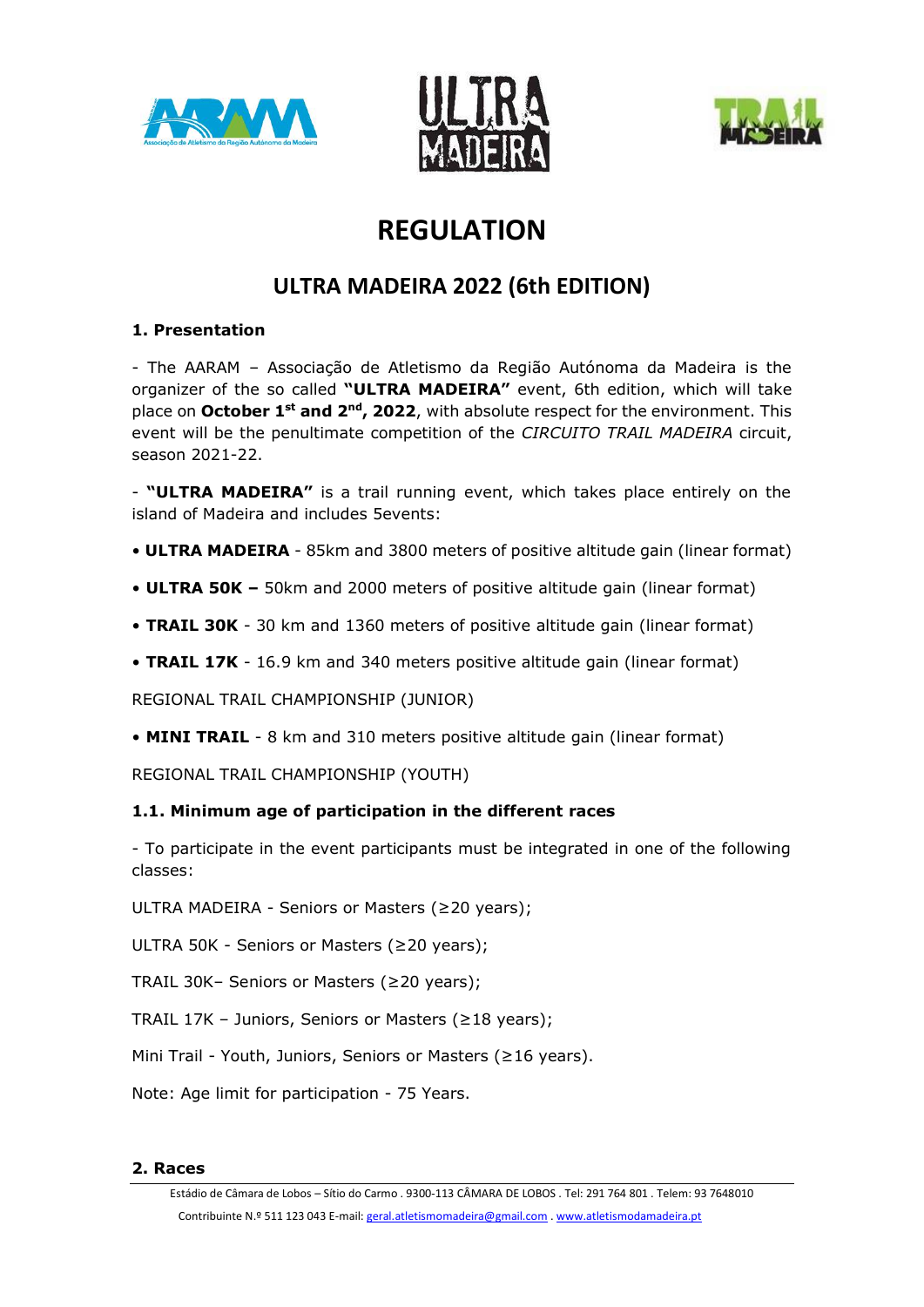## **2.1. Presentation of races / courses**

- The **ULTRA MADEIRA** race courses run entirely on Madeira Island, with passes through the most emblematic points of it.

- The **ULTRA MADEIRA** route starts at the west end of the island, in front of the Ponta do Pargo lighthouse, towards Machico, with passages through Miradouro do Fio, Corujeira de Dentro, Ponta do Pargo High, Pico Alto, Cabeço dos Loiros, Curral Pedro Nunes, Fonte do Bispo, Ponto, Pico Gordo, Calheta Charge Chamber, Loiral, Fonte do Juncal, Bica da Cana, Pináculo and Folhadal Path, Paredão, Levada do Norte, Folhadal, Boca da Encumeada, Pico Jorge, Pico Ruivo, Pico do Areeiro, Poço da Neve, Chão da Lagoa, Poiso, Lajedo, Lombo Comprido, Pico do Suna, Lamaceiros, Portela, Funduras, Boca do Risco, Cabeço das Covinhas and finish by Caniçal village centre.

- For reasons of force majeure, routes and times may change.

## **2.2. Distance (categorization by distance) / altimetry (cumulative positive and negative gains) / difficulty categorization / maximum times**

| Races                | Aprox.<br><b>Distance</b> | <b>Positive</b><br>Gain | <b>Negative</b><br>Gain | <b>Maximum</b><br><b>Time</b> | Categorization     | <b>Difficulty</b><br>level |
|----------------------|---------------------------|-------------------------|-------------------------|-------------------------------|--------------------|----------------------------|
|                      | (km)                      | (m)                     | (m)                     | (h)                           |                    |                            |
| <b>ULTRA MADEIRA</b> | 85                        | 3800                    | 4100                    | 21                            | <b>ULTRA TRAIL</b> | $\overline{2}$             |
| <b>ULTRA 50K</b>     | 50                        | 2000                    | 3070                    | 16                            | <b>ULTRA TRAIL</b> | 2                          |
| <b>TRAIL 30K</b>     | 30                        | 1360                    | 1360                    | 10                            | <b>LONG TRAIL</b>  | $\overline{2}$             |
| <b>TRAIL 17K</b>     | 17                        | 340                     | 920                     |                               | <b>SHORT TRAIL</b> |                            |
| <b>MINI TRAIL</b>    | 8                         | 310                     | 390                     | 2,5                           | <b>SHORT TRAIL</b> |                            |

Note: The gpx files provided by the organization may have disparate distance and altitude gain values, depending on the equipment / software and user-operated adjustments.

## **2.3. Map / altimetry profile / course description**

- **ULTRA MADEIRA**'s courses are mostly dirt roads, tracks, levadas (irrigation channels), tunnels and small stretches of paved roads. The routes use public roads whether on or off road, cross sites and towns and use service accesses that pass through private properties. The courses will therefore not be open exclusively to the races and in this sense participants must take into account the fact that there are vehicles, people and possibly animals moving in both directions on the race coursess. **- Race tracks cross roads and often cross them perpendicularly, which should be given the utmost attention by participants.**

- As there will be no road traffic cut, participants must comply with traffic rules on public cities and roads, as well as respect agricultural areas and private property, otherwise they will have to assume potential damages and compensations resulting from their non-compliance.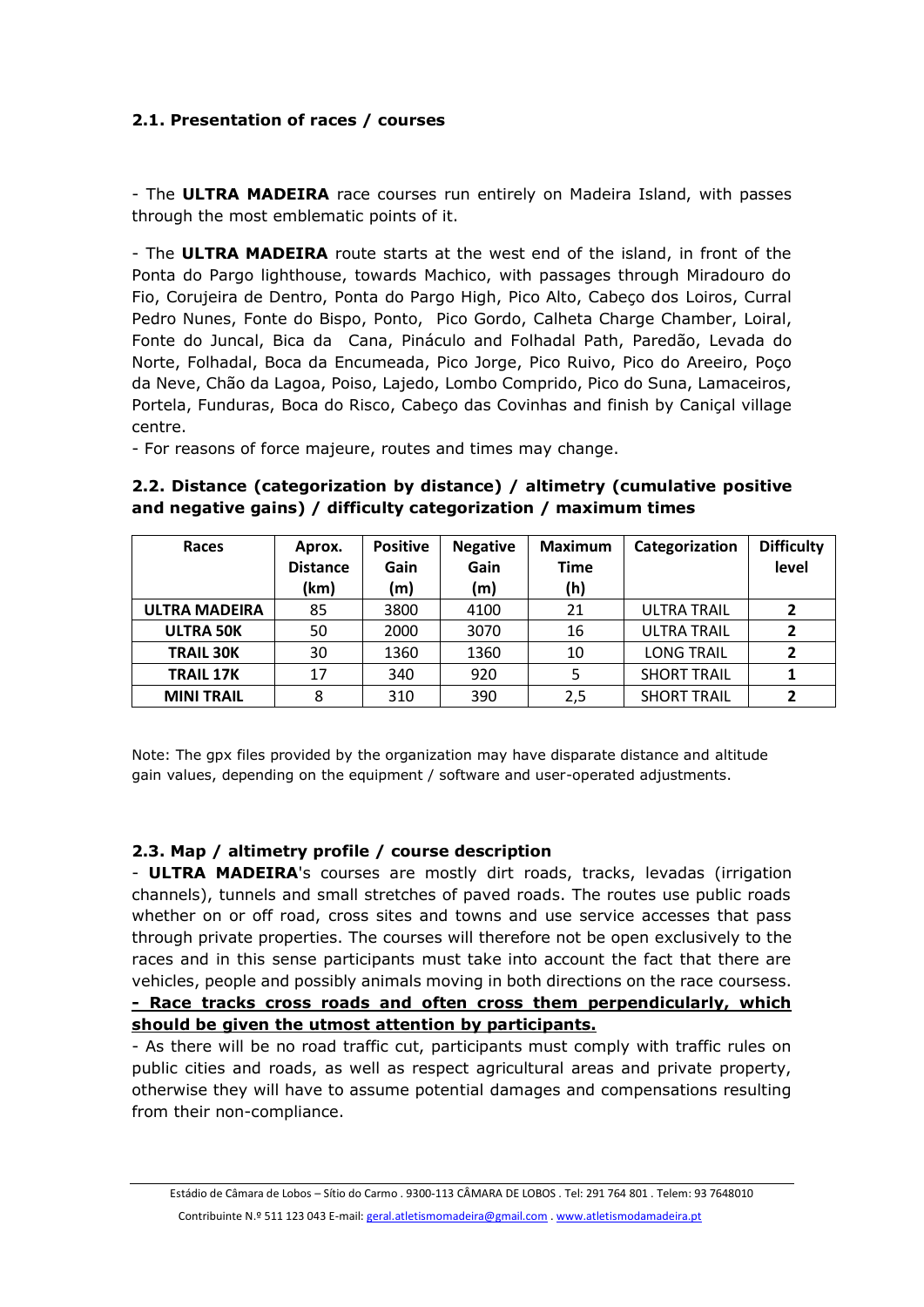- The organization will make available the GPS tracks of the race courses. However, the indications of the elements affecting the organization and the signs placed on the terrain will always prevail.

## **2.4. Limit time**

- **ULTRA MADEIRA** is an event that integrates 5 single stage races, with time limit of execution.

- Time barriers are calculated to allow participants to reach the finish line within the imposed time limit, taking into account possible stops (rest, fueling, etc.).

- To be allowed to continue in the race, participants must arrive and leave the checkpoint before it's closing time, otherwise they will be prevented from proceeding and will be disqualified.

- The Organization does not guarantee assistance beyond established checkpoint times and race completion times.

- Any participant excluded from the race and wishing to continue may do so only by delivering a part of the bib number, detachable for that purpose, continuing under his own responsibility and in complete autonomy.

- For reasons of force majeure (weather and / or safety), the organization reserves the right to change time barriers.

- The organization will disclose on the event website, a pass table and time barriers for all events.

## **3. Registration**

## **3.1 Application process (web page, payment)**

- Registration in **ULTRA MADEIRA** implies the understanding and acceptance without reserves of the rules and regulation of the race.

- Only entries made through the registration platform listed on the column "The Event", on [http://ultratrailmadeiraisland.com](http://ultratrailmadeiraisland.com/) website, will be accepted.

- Each participant must correctly fill in the registration form and pay the amount stipulated, being the participant responsible for the accuracy of their data.

- The organization is not responsible for any disclaimers of liability by third parties (including insurers), due to incorrect data on the participant's application form.

- The means of payment available are: ATM (for national territory only); Credit Card and PayPal. Proof of payment is not required (except when the name used in the transaction is different form the one used on the registration).

- Registrations will not be accepted from athletes found to be punished by their national federations for sanctions imposed following anti-doping.

- The payment of registration fee implies a place reservation, personal and nontransferable.

- Upon confirmation of payment, the participant's name will be in the updated registration list.

-Any additional clarification can be requested by email to [geral.atletismomadeira@gmail.com](mailto:geral.atletismomadeira@gmail.com)

## **3.2 Registration Fees and Fees**

## - **The registration period is between January 1 st and September 1 st, 2022**.

- The registration fees are as follows: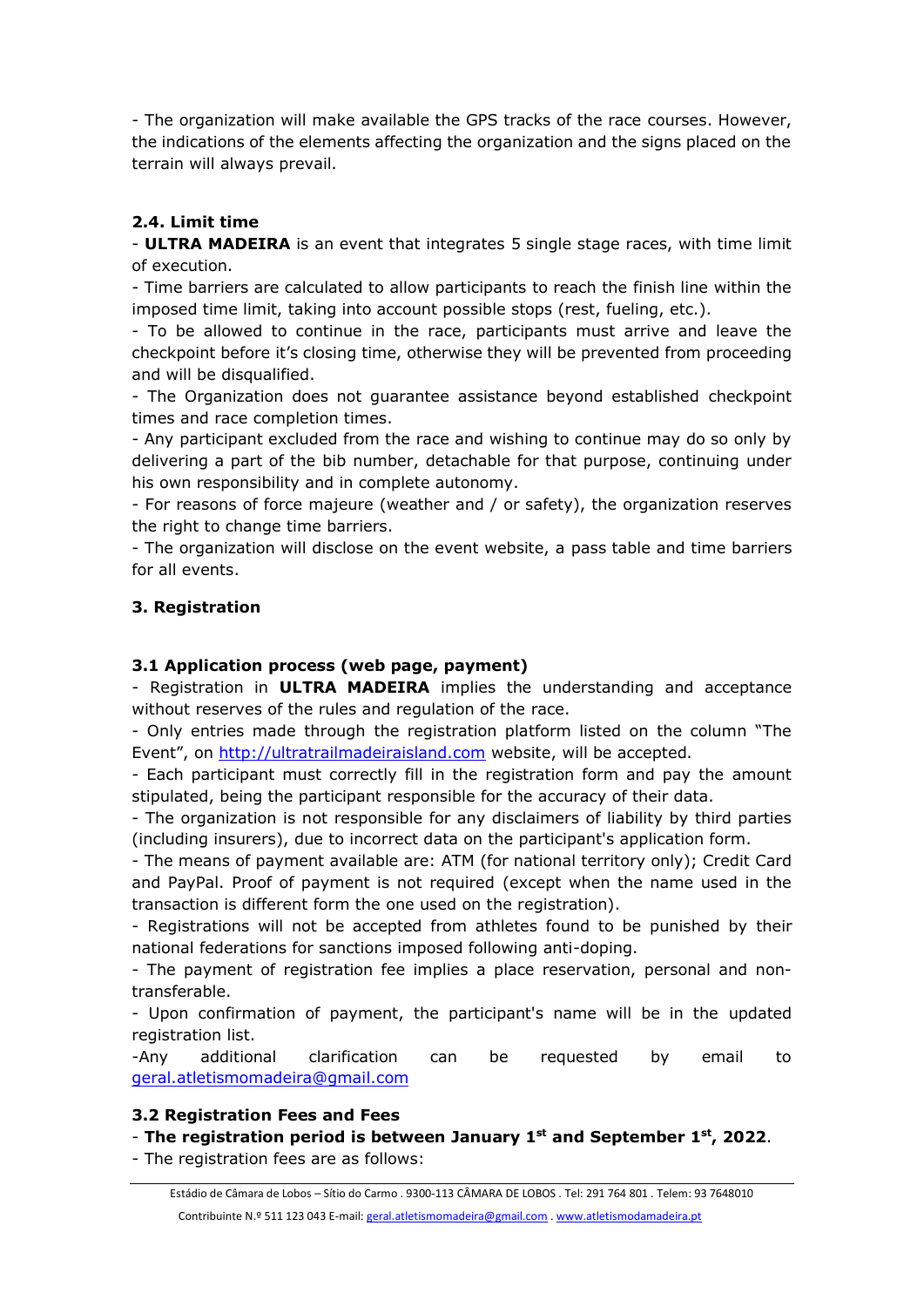| <b>RACES</b>     | <b>DEADLINE: 09/01/2022</b> |
|------------------|-----------------------------|
| ULTRA MADEIRA*   | €60,00                      |
| ULTRA 50K        | €45,00                      |
| TRAIL 30K        | €30,00                      |
| TRAIL 17K        | €20,00                      |
| Mini Trail (8km) | €15,00                      |

\* Free registration for male and female athletes with ITRA performance index of 800 and 650 points or above, respectively.

- Until the registration deadline, the alteration of the race registration is allowed, whenever places are available.

- If the change is for a race with a higher registration fee, the differential should be paid. If it is for a race with lower entry fee, there will be no return of the difference between both entry fees.

**- After registration is closed, no changes are allowed.**

## **3.3. Conditions return of registration fee**

- Reimbursement may be requested when a participant has been shown to be unable to take the race, provided that the participant is associated with an accident or illness diagnosed after registration.

- Cancellation must be requested by email to [geral.atletismomadeira@gmail.com.](mailto:geral.atletismomadeira@gmail.com) A medical certificate must be attached to this request.

- No cancellations will be accepted by phone.

- Amounts reimbursed to participants meeting the above conditions will vary according to the date on which reimbursement is requested.

- **The organization will not "block" entries.**

- Reimbursement of fees paid will be made under the following conditions:

| Until 06/30/2022         | 50% of the fee will be reimbursed |  |
|--------------------------|-----------------------------------|--|
| From 07/01 to 09/01/2022 | 25% of the fee will be reimbursed |  |
| From 09/02/2022 onward   | No reimbursement will be given    |  |

- If the event is canceled for reasons beyond the will of the organization, by the deadline for registration, a refund will be entitled to a certain percentage calculated by the organization, which will cover the expenses previously incurred with the event.

## **3.4. Materials and services included with registration**

- Liability and personal accident insurance (for AARAM members, the insurance associated with their membership will be activated).

- Personalized electronic registration bib number, including chip.

- Bags for change of clothes and / or finish line (for participants of the ULTRA race).

- Pair of technical socks.

- Transfer to departure zones.

- Supply of solids and liquids, while in competition, at designated checkpoints and in the finish line area.

- First Aid, at designated checkpoints and in the finish line area.

Estádio de Câmara de Lobos – Sítio do Carmo . 9300-113 CÂMARA DE LOBOS . Tel: 291 764 801 . Telem: 93 7648010

Contribuinte N.º 511 123 043 E-mail[: geral.atletismomadeira@gmail.com](mailto:geral.atletismomadeira@gmail.com) [. www.atletismodamadeira.pt](http://www.atletismodamadeira.pt/)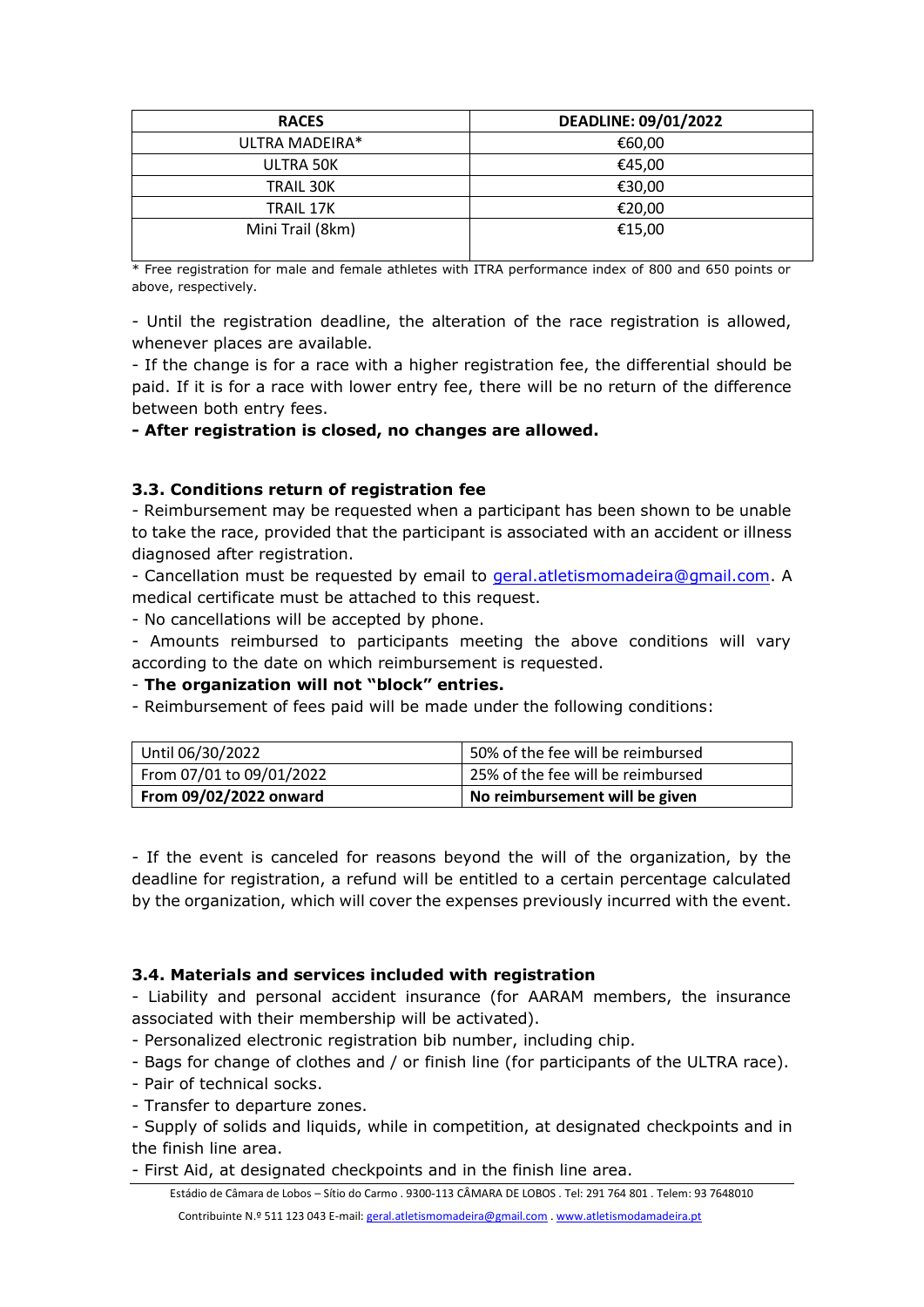- Transport from the point most accessible to motor vehicles to the finish line area in case of abandonment or being prevented by the organization from continuing in the race.

- Finisher souvenir for ALL participants.
- Podium Awards (general, age groups and teams) for ALL events.
- Relaxation massage for ULTRA participants. (Depending on Covid situation)
- Light meal (Award Ceremony). (Depending on Covid situation)

## **3.5 Services provided (transportation, massage, shower, etc.)**

## **3.5.1 - Services not included in registration**

- Relaxation massage (may be requested for a fee, to be charged locally by the service provider - except ULTRA participants). (Depending on Covid situation)

- Premium Technical T-shirt allusive to the event (can be purchased for an extra fee (€15) until 08/31/22).

## **3.6. Competition Secretariat (Check-In) / Times and Venues**

**3.6.1** - The Race Secretariat will function on the days and places defined in the Program (section 4.)

For **Check-In** participants must bring the following documents / material:

- ID Card or Passport.

- Disclaimer (in paper format, completed and signed by himself (in case the participant doesn't bring the disclaimer, it may be requested on the secretariat, at a cost of €1)). In the case of minors under 18 at the date of the race, present the authorization of parents or guardians.

**Note:** If the check-in is made by a third person, in addition to the above documentation, they must present their personal identification and an authorization credential signed by the participant.

**Note 2:** Items non collected by participants, will be eliminated after one week.

## **3.7. Physical conditions**

- Participants must be aware of the distance and particularities of the race in which they will participate, be able to be autonomous between two fuelling stations and manage the problems caused by this type of race, particularly in terms of changing weather conditions (night time, wind, cold, rain or fog) and are sufficiently trained to complete it.

- Participants will have to know how to deal with physical and mental problems resulting from extreme fatigue, digestive problems, joint and muscle pain, etc.

- Be aware that it is not the role of the organization to help a participant overcome these problems and that this depends mainly on his ability to adapt to the problematic situations arising from this type of event.

## **3.8. External Help / Personal Assistance**

- Participants are allowed to receive personal assistance given only by an accredited person and only at ceckpoints / fuelling stations previously defined by the organization (100 meters before and after the Checkpoint).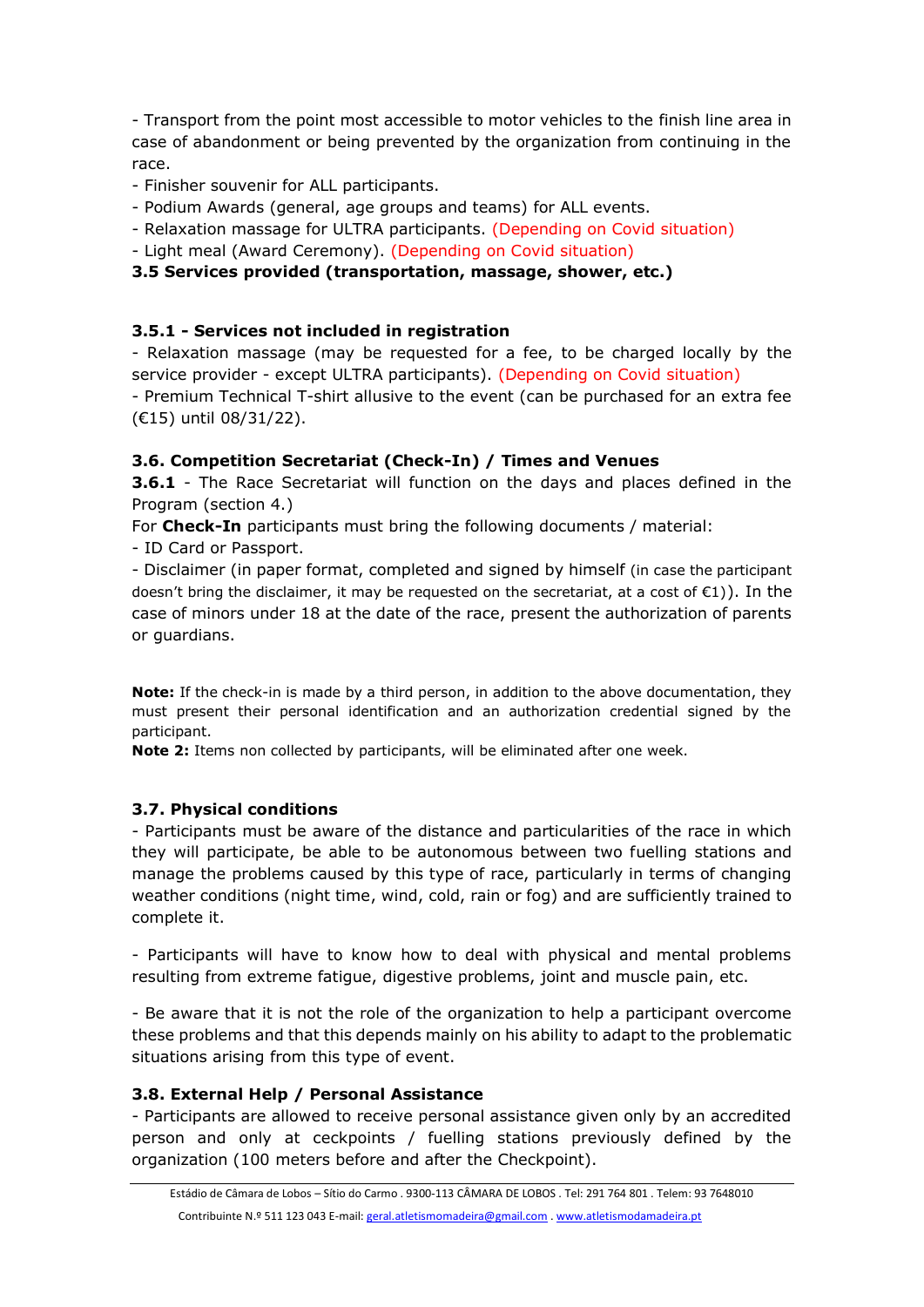- Outside the area previously defined, any external help, such as professional assistance (coach, doctor, team, pacers, etc.) is strictly prohibited.

## **3.9. Bib number Placement**

- The bib number must be permanently visible throughout the race, ie it should be positioned over the clothing, in the area of the chest or abdomen and cannot be fixed for any reason on the leg or back. Sponsors' names and logos cannot be modified or hidden.

- Only participants with visible bib number will have access to checkpoints / refueling. Failure to comply with these rules will result in the penalty provided for in Article 7.

#### **3.10. Environmental and sporting conduct rules**

- **ULTRA MADEIRA** is an event that promotes respect for the environment and favors, above all, fair play.

- Participants must respect and keep the environment clean. All containers and packaging of consumed products or other waste produced by athletes should be transported by them and / or placed in the adequate bins. Failure to comply with this rule, witnessed and recorded by any member of the race organization, implies immediate disqualification of the athlete.

- It is critical that participants help anyone in distress and alert the nearest checkpoint or contact the organization.

- The organizer reserves the right to exclude from the race, even before its start, any participant that, through their behavior, conditions the management and / or proper functioning of the event. Should this occur, the athlete will not be reimbursed.

- Unsportsmanlike conduct shall be sanctioned according to its degree of seriousness, as stipulated in Article 7.

#### **3.11. Responsibilities to the athlete / participant**

- Entrants registered in **ULTRA MADEIRA** accept to participate voluntarily and under their own responsibility in the competition. Accordingly, they agree not to claim or demand from the organization, employees, authorities, sponsors and other participants any liability to them and their heirs in any way that exceeds the coverage of their responsibilities, that of their employees and participants.

#### **4. Schedule**

Estádio de Câmara de Lobos – Sítio do Carmo . 9300-113 CÂMARA DE LOBOS . Tel: 291 764 801 . Telem: 93 7648010 **01.01.2022** - Registrations opening **09.01.2022** - Registrations deadline **09.21.2022** - Official presentation of the event **09.28.2022-09.29.2022** - Secretariat - AARAM Headquarters - normal business hours **Friday, 09.30.2022** 10:00-19:00 - Secretariat - Solar do Ribeirinho (Machico) **Competitions** 23:45 - Concentration of ULTRA MADEIRA participants at Museu da Baleia **Saturday, 10.01.2022** 00:00 – Bus(es) departure to the start point (Ponta do Pargo Lighthouse)

Contribuinte N.º 511 123 043 E-mail[: geral.atletismomadeira@gmail.com](mailto:geral.atletismomadeira@gmail.com) [. www.atletismodamadeira.pt](http://www.atletismodamadeira.pt/)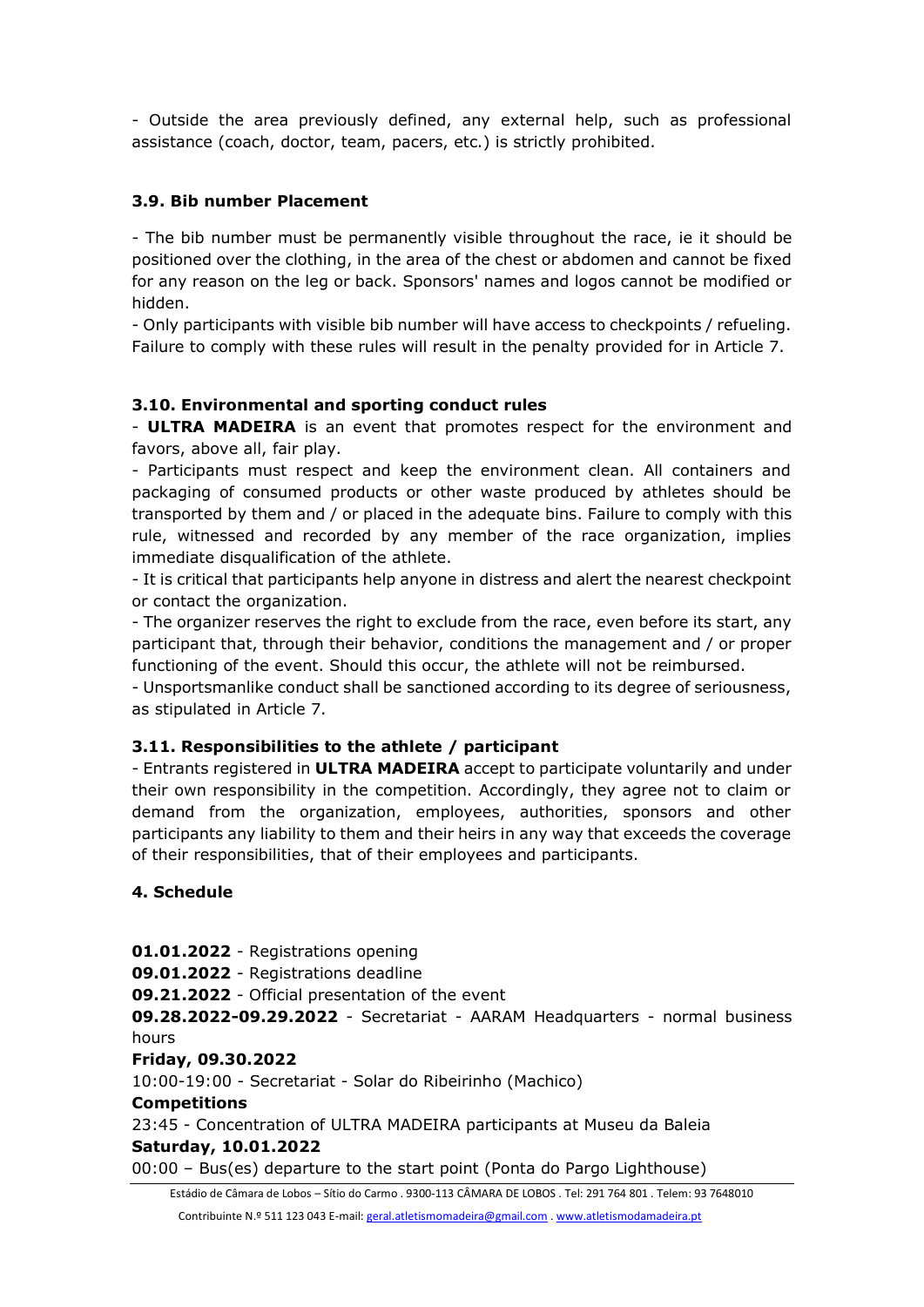01:45 - Briefing

## **02:00 - Departure of ULTRA MADEIRA - 85 km**

- 03:45 Concentration of participants of Trail 30K at Museu da Baleia
- 04:00 Bus(es) departure to the start point (Encumeada)
- 05:45 Briefing

## **06:00 - Departure from ULTRA - 50 km**

- 07:15 Concentration of participants of Trail 17K at Museu da Baleia
- 07:30 Bus(es) departure to the start point (Portela)
- 08:15 Concentration of participants of Trail 17K at Museu da Baleia
- 08:30 Bus(es) departure to the start point (Porto da Cruz)
- 08:45 Briefing
- **09:00 - Departure from TRAIL - 17 km**
- 09:45 Briefing
- **10:00 - Departure from TRAIL - 30 km**
- 19:00 Award Ceremony (Caniçal) Trail 17K and Trail 30K Events
- **23:00 – Cut time for ULTRA MADEIRA**

## **Sunday, 10.02.2022 - Competitions / Award Cerimony**

- 09:00 Concentration of participants of the Mini Trail at Museu da Baleia
- 09:15 Bus(es) departure to the start point (Santa Casa da Misericórdia)
- 09:45 Briefing

## **10:00 - Departure of the Mini Trail - 8 km**

12:30 - Award Ceremony (Caniçal) - Mini Trail, ULTRA 50K and ULTRA MADEIRA

**Note**: For reasons of force majeure, times and locations may change.

## **5. Timing control / Checkpoints**

## **5.1. Timing control Methodology**

- The organization will use an electronic timing system and, if necessary, manual control of the passage record.

- The participants' bib number includes a chip that the organization will deliver when collecting the race material, which use is mandatory.

- In the departure zone the clock will start counting at the set time, with or without the presence of the participants. Participants who are not present within 15 minutes of departure or who present themselves beyond this period will be prevented from leaving and as such will not be classified.

## **5.2. Checkpoints**

- Checkpoints are mandatory crossing points and are located at places outlined by the organization. In each of these controls will be a person in charge of the organization. A table of passages, with different information, will be previously made known to the participants.

- Failure to control one or more checkpoints will lead to disqualification of the participant.

- During the race there may be "surprise checks" to ensure full compliance with the course. It's position will obviously not be communicated by the organization.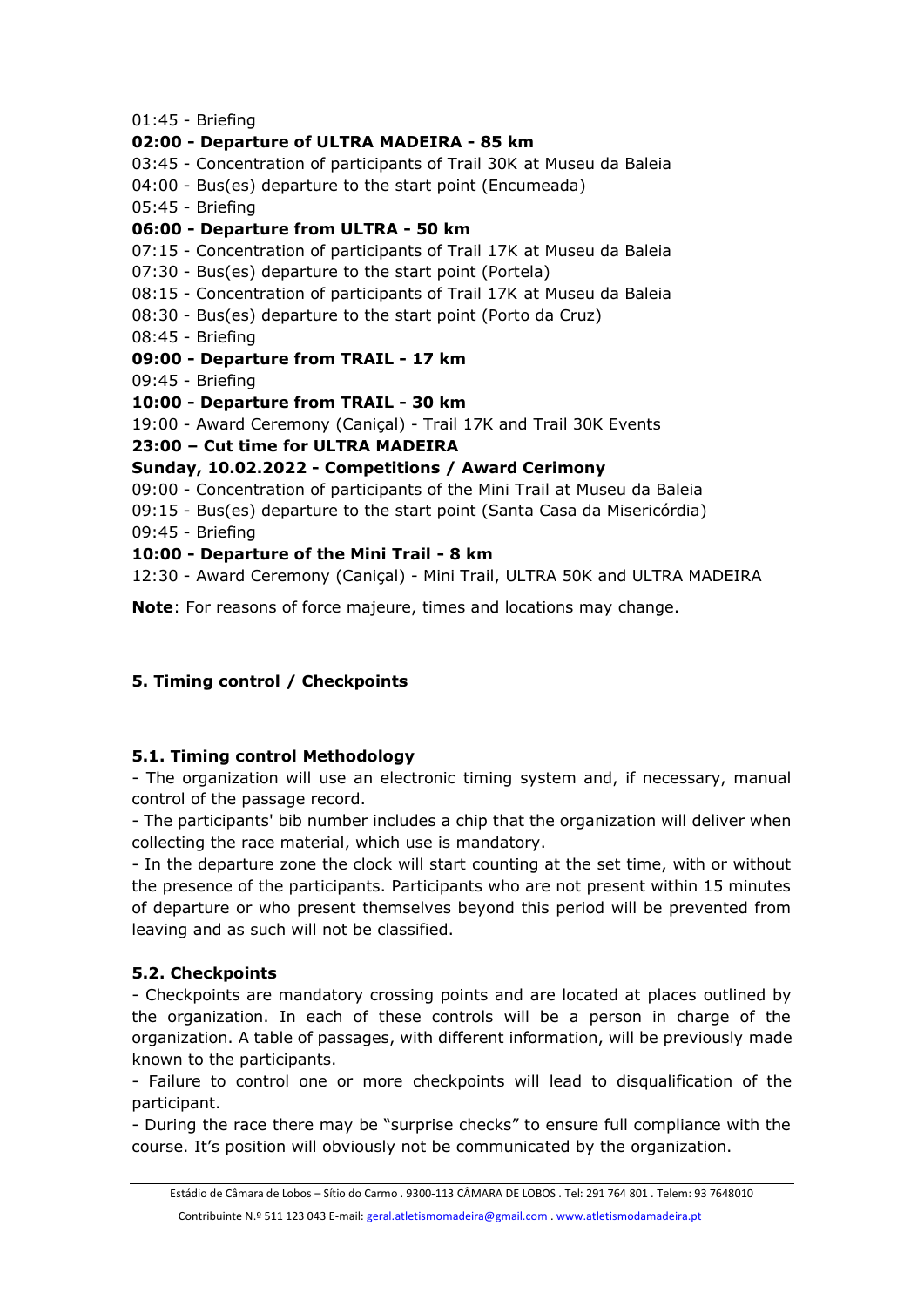- Abandonments must be done solely at checkpoints. In the event of an accident or injury that hinders progression, the participant must activate the rescue operation by contacting the organization. The organization's emergency contact number will be printed on the participant's bib number and must also be recorded in advance on the participant's mobile phone.

It is critical that participants help anyone in distress, alert the nearest checkpoint and / or contact the organization. Due to problems associated with the relief and the difficulty of access to certain places of the race, it may be necessary to wait for assistance longer than usual in places with good access. Therefore, the primary safety of athletes basically depends on the quality of the materials / equipment they carry in the race.

- Medical and / or first aid services will be provided at designated checkpoints and at the finish line.

- Participants must abide by the decisions of qualified medical personnel who are entitled, within the scope of their duties, to: Stop, hospitalize and evacuate unhealthy participants to continue the race (exceptional rescue or evacuation expenses, in addition to the insurance coverage provided by the organization, will be borne by the victim).

- The organization reserves the right to change at any time the course and position of the checkpoints without prior notice. There will be no refund.

## **5.3. Checkpoint Locations**

- Checkpoints will provide participants with food and drink to be consumed on site (use of personal cup is required). Although other beverages are available on site, only water will be provided to fill participants' bags and other containers.

- There will be two types of fuelling stations: one for liquids only and some for solids and liquids, which will vary according to your location.

#### **5.4. Cancellation by force majeure Before the race:**

- In cases of force majeure (red or orange alert), natural disasters (earthquakes, storms) or major political events (revolution, war, terrorist attacks), or pandemics, that force the organization to cancel the event, 25% of the registration fee will be refunded, discounted bank charges.

## **On the day and during the race:**

- In case of severe weather conditions the race may be delayed by a maximum of two hours, after which time the race is canceled. In the meantime, in case of bad weather and for safety reasons, the organization reserves the right to modify the time barriers and, or to suspend, reduce, neutralize or stop the race. In this case, when a participant arrives at a control / refueling post, he / she must follow the instructions given by the members of the organization. There will be no refund.

## **6. Mandatory material / Material Checks**

- During the competition, all participants must be accompanied by all the compulsory material. At any time during the race, the directors or chiefs of control may verify it. The participant will have to accept these checks peacefully, without contesting, otherwise he will be excluded from the race, according to the list of penalties in Article 7.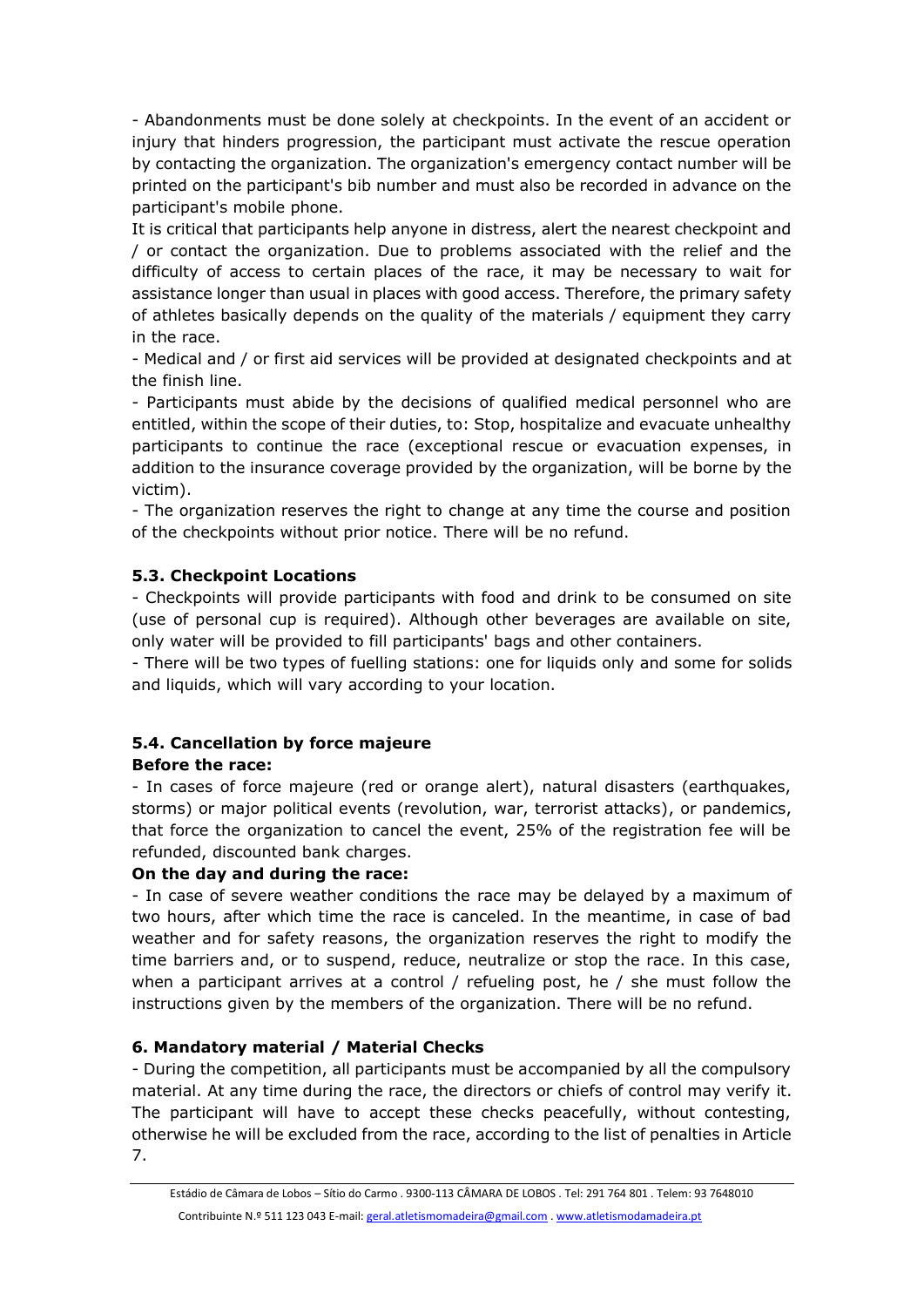- The first 3 (three) participants of the general clissification, male and female, of all events, will be compulsorily inspected after the completion of their races.

| <b>Mandatory material</b>                           | <b>ULTRA</b> | <b>ULTRA</b> | <b>TRAIL</b> | <b>TRAIL</b> | <b>Mini</b>  |
|-----------------------------------------------------|--------------|--------------|--------------|--------------|--------------|
|                                                     | 85K          | <b>50K</b>   | 30K          | 17K          | <b>Trail</b> |
| Bib Number (provided by the organization)           | X            | X            | X            | x            | x            |
| Backpack or similar equipment                       | X            | X            | X            | X            |              |
| Water bag or equivalent of 1.0L (ULTRA) and 0.5L    | X            | X            | X            | X            |              |
| in the races                                        |              |              |              |              |              |
| Hooded waterproof long-sleeved jacket               | X            | X            |              |              |              |
| Hooded Waterproof Long Sleeve or Windshield         |              |              | X            | X            |              |
| Thermal blanket (min. 140x200 cm)                   | X            | X            | X            | X            |              |
| Elastic band or bandage (min. 100x6 cm)             | x            | X            | x            | X            |              |
| Whistle                                             | x            | X            | X            | X            |              |
| Operating phone (with sufficient battery and        | x            | X            | x            | X            |              |
| balance)                                            |              |              |              |              |              |
| Backup food                                         | X            | X            | X            | X            |              |
| Cup 15 cls (minimum)                                | X            | X            | X            | X            | X            |
| 1 Flashlight / Headlight, with replacement          | X            | X            |              |              |              |
| batteries                                           |              |              |              |              |              |
| Red back light (blinker) - to be placed on the back | X            | X            |              |              |              |
| of the athlete, lit during the night time.          |              |              |              |              |              |

| Strongly recommended material (optional)                |
|---------------------------------------------------------|
| Amount of cash (to cover any unforeseen)                |
| Sticks*                                                 |
| Trousers that at least cover the knee                   |
| Waste holder, whether or not integrated in the backpack |
| Gloves                                                  |
| Beanie / Cap / Scarf / Bandana                          |
| Change clothes                                          |
| Sunglasses                                              |
| Sunscreen                                               |

\* Participants who choose to carry sticks will have to carry them throughout the race. The transfer and / or receipt of sticks after the starting shot, as well as the placement of them in the change bag, is prohibited.

- For safety reasons, it is recommended that participants check their material in order to make sure it is in perfect condition for the race.

## **7. Penalties / Disqualifications**

- The race management and the control heads present at the checkpoints are responsible for applying the rules and regulations that rule the race, and are therefore authorized to apply the penalties and disqualifications set out in the table below.

| <b>INFRINGEMENT (from most to least serious)</b> | <b>SANCTION TO APPLY</b>                               |
|--------------------------------------------------|--------------------------------------------------------|
| Not assisting a participant needing help         | Disqualification and Eradication of<br>future editions |
| Leave the race without warning the organization  | Disqualification and Eradication of<br>future editions |

Estádio de Câmara de Lobos – Sítio do Carmo . 9300-113 CÂMARA DE LOBOS . Tel: 291 764 801 . Telem: 93 7648010 Contribuinte N.º 511 123 043 E-mail[: geral.atletismomadeira@gmail.com](mailto:geral.atletismomadeira@gmail.com) [. www.atletismodamadeira.pt](http://www.atletismodamadeira.pt/)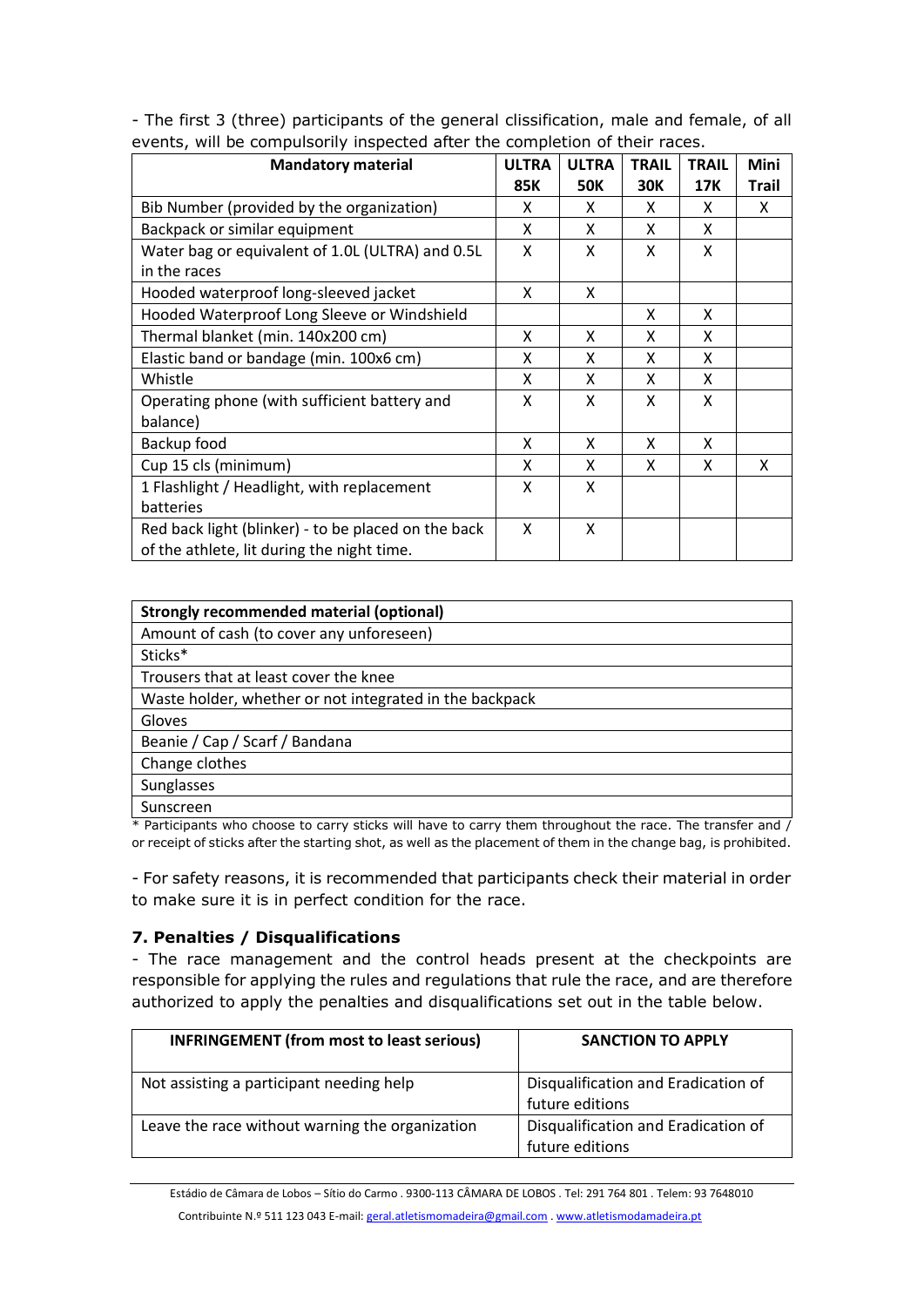| Share the bib number with another person, during       | Disqualification and Eradication of |
|--------------------------------------------------------|-------------------------------------|
| part or all of the course                              | future editions                     |
| Use paths other than those marked for the race,        | Disqualification and Eradication of |
| intentionally shortening the course                    | future editions                     |
| Use unauthorized transport (ride)                      | Disqualification and Eradication of |
|                                                        | future editions                     |
| Severely disregarding the organization or other        | Disqualification and Eradication of |
| participants (aggression or insult)                    | future editions                     |
| Remove flag/markings from the course                   | Disqualification and Eradication of |
|                                                        | future editions                     |
| Refuse to be subjected to anti-doping control or       | Disqualification and Eradication of |
| positive anti-doping control                           | future editions                     |
| Arrive at the starting line, beyond the allowed period | Disqualification                    |
| (15')                                                  |                                     |
| Failure to comply with security measures indicated     | Disqualification                    |
| by the organization and associated entities            |                                     |
| Refuse to undergo medical assessments /                | Disqualification                    |
| examinations                                           |                                     |
| Absence of required material and / or refuse to show   | Disqualification                    |
| it, if requested by the organization                   |                                     |
| Exceeding control timeout at time barrier              | Disqualification                    |
| checkpoints                                            |                                     |
| Fail one or more checkpoints                           | Disqualification                    |
|                                                        |                                     |
| Loss of Chip                                           | Disqualification                    |
|                                                        |                                     |
| Asking for unneeded help                               | Disqualification                    |
|                                                        |                                     |
| Being accompanied by animals                           | Disqualification                    |
|                                                        |                                     |
| Throw trash on the floor and / or damage the           | Disqualification                    |
| surrounding environment                                |                                     |
| Use paths other than those marked for the race, as     | 1 hour penalty (1st warning);       |
| long as they do not represent intentional shortcuts    | Disqualification (2nd warning)      |
| Receive external help outside areas defined by the     | 30-Minute penalty (1st warning);    |
| organization (except in cases of proven emergency)     | Disqualification (2nd warning)      |
| Accompanied by non-accredited persons except in        | 1 hour penalty                      |
| areas defined by the organization                      |                                     |
| Modify, fold or hide advertising material              | 1 hour penalty                      |
|                                                        |                                     |
| Bib number not visible or attached to leg              | 15-Minute penalty for each warning  |
|                                                        |                                     |

- The race director based on his own judgment has the power to disqualify or not allow to remain in the race the competitors that at any given moment configure any of the following cases:

\* Physical or mental health problems.

\* Abuse or willful violation of these competition Rules.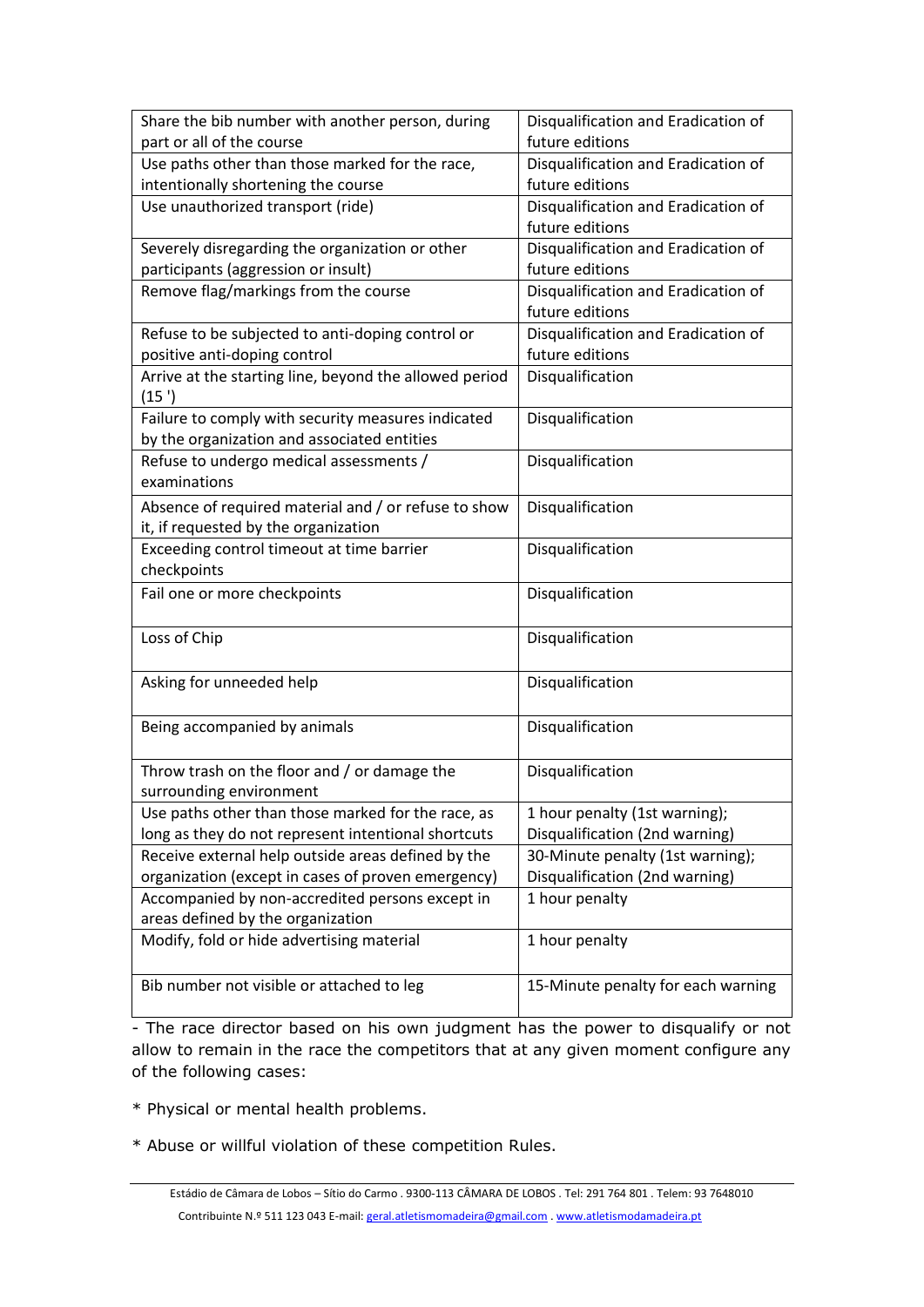- \* Unsportsmanlike conduct.
- \* Excessive intake of alcohol.
- \* Participation in the race under the influence of hallucinogenic drugs.
- \* Gross disrespect for current laws, religions or customs.

\* Gross disrespect for the environment (includes purposely throwing energy bar enclosures or other on the floor).

\* Gross disrespect for traffic rules.

## **8. Sports Insurance**

The organizer will underwrite a temporary personal accident insurance for non-AARAM participants during the event, which guarantees the coverage of the minimum amounts stipulated by law. The values of Coverage / Capital and Franchise will be announced up to 15 days before the start of the race.

#### **9. Categories and Awards**

#### **9.1. Date, place and time of prize delivery**

- The award cerimony will take place on Saturday (Trail 30K and Trail 17K events) and Sunday (Mini Trail, ULTRA 50K and ULTRA MADEIRA events) in Caniçal, at a place and time to be informed in the program.

#### **9.2. Ratings and Awards**

- The different events will be won by the competitors who get the shortest time at the end of them, plus the appropriate penalties, if any.

- Only participants who control all checkpoints and cut the finish line within the allotted time will be ranked.

- The classification of the teams will be calculated based on the three best ratings of the respective athletes.

- There will be no cash prizes.

- The presence of the winners in the awards ceremony is mandatory.

- The organization will not send trophies, arrival prizes, or any other items by mail or other means of distribution.

- For each race there will be a classification, as follows:

| ULTRA 85K             | Male                      | <b>Female</b>             |
|-----------------------|---------------------------|---------------------------|
| Overall               | Trophies to First 3       | Trophies to First 3       |
| <b>All Categories</b> | Medals to First 3         | Medals to First 3         |
| Teams                 | Trophies to First 3 teams | Trophies to First 3 teams |

| <b>ULTRA 50K</b>      | Male                      | Female                    |
|-----------------------|---------------------------|---------------------------|
| Overall               | Trophies to First 3       | Trophies to First 3       |
| <b>All Categories</b> | Medals to First 3         | Medals to First 3         |
| <b>Teams</b>          | Trophies to First 3 teams | Trophies to First 3 teams |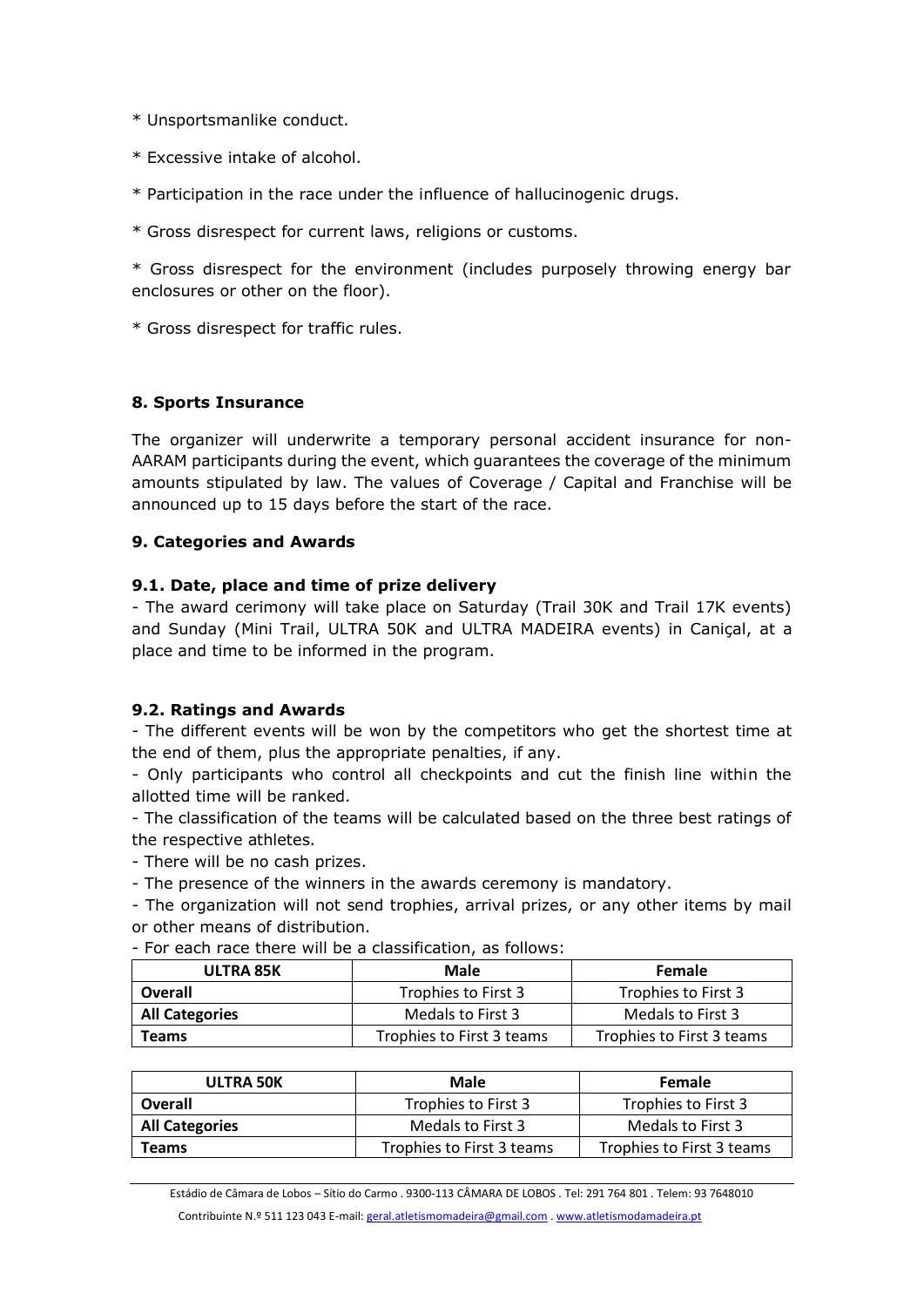| <b>TRAIL 30K</b>      | Male                      | <b>Female</b>             |  |
|-----------------------|---------------------------|---------------------------|--|
| Overall               | Trophies to First 3       | Trophies to First 3       |  |
| <b>All Categories</b> | Medals to First 3         | Medals to First 3         |  |
| Teams                 | Trophies to First 3 teams | Trophies to First 3 teams |  |

| TRAIL 17K             | <b>Male</b>         | <b>Female</b>       |
|-----------------------|---------------------|---------------------|
| Overall               | Trophies to First 3 | Trophies to First 3 |
| <b>All Categories</b> | Medal to the First  | Medal to the First  |

| <b>MINI TRAIL</b> | Male                | <b>Female</b>       |  |
|-------------------|---------------------|---------------------|--|
| <b>Overall</b>    | Trophies to First 3 | Trophies to First 3 |  |

#### **9.3. Definition of age groups/gender, individual and teams**

- The age groups will be defined according to the tables below.

- For team classification, teams will have to be made up of 3 elements from the same sex.

#### **Categories:**

| <b>Age Group</b> | Ages                   | <b>Years of Birth</b><br>(from 01/01/2021) |
|------------------|------------------------|--------------------------------------------|
| Youth            | 16 and 17 years old    | 2005 and 2006                              |
| <b>Juniors</b>   | 18 and 19 years old    | 2003 and 2004                              |
| <b>Seniors</b>   | 20 years onwards       | 2002 and previous                          |
| Veterans         | 35 years old and older | Reference year 1987                        |

Note: The Veteran age group is considered for Male and Female athletes when athletes take the Veteran age group on their 35th birthday, whether it's a track event or out of stadium event.

|          |                 | From | To |
|----------|-----------------|------|----|
|          | V70             | 70   | .  |
|          | V65             | 65   | 69 |
|          | V60             | 60   | 64 |
| VETERANS | V <sub>55</sub> | 55   | 59 |
|          | V <sub>50</sub> | 50   | 54 |
|          | V45             | 45   | 49 |
|          | V40             | 40   | 44 |
|          | V <sub>35</sub> | 35   | 39 |

| Age Groups     | Maximum permitted distances |        |  |
|----------------|-----------------------------|--------|--|
|                | Male                        | Female |  |
| Youth          | Up to 15000m                |        |  |
| <b>Juniors</b> | Up to 25000m                |        |  |

Estádio de Câmara de Lobos – Sítio do Carmo . 9300-113 CÂMARA DE LOBOS . Tel: 291 764 801 . Telem: 93 7648010 Contribuinte N.º 511 123 043 E-mail[: geral.atletismomadeira@gmail.com](mailto:geral.atletismomadeira@gmail.com) [. www.atletismodamadeira.pt](http://www.atletismodamadeira.pt/)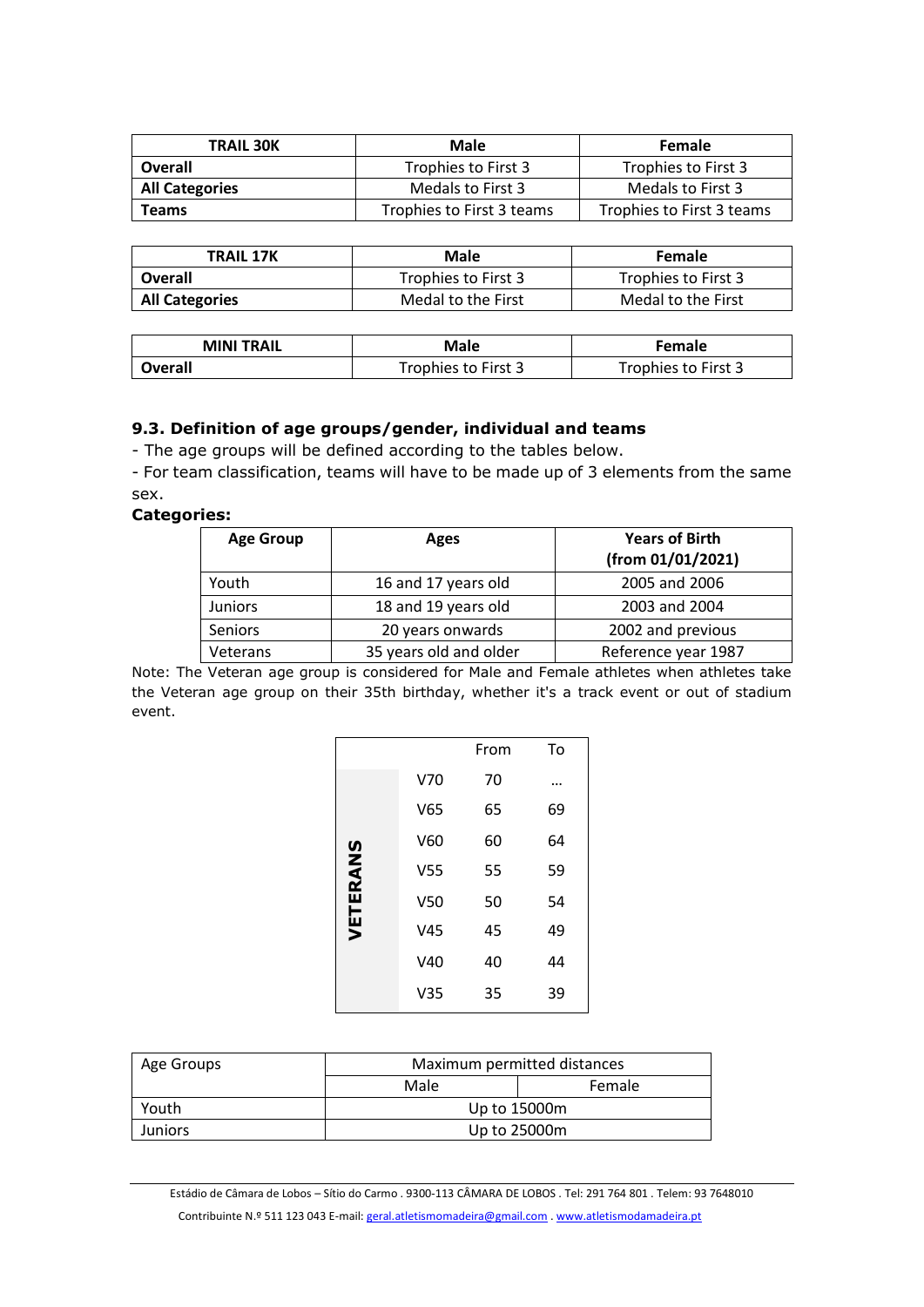#### **9.4. Placing Complaint Deadline**

- Any and all complaints must be submitted in writing and forwarded to the race director, accompanied by a security deposit of  $\epsilon$  50.00 (not refundable if the claim is rejected) within two hours of the arrival of the participant concerned. The claim must include the name of the complainant, ID number, ID card or passport, name of affected participant (s), bib number and alleged motifs. Provisional rankings, can also be claimed 30 minutes after they are posted.

- The jury, which will consider the complaint, is composed of the race director; presiding officer; AARAM president or vice president and a person of recognized merit in the TrailRunning / Ultra Endurance area.

- The jury will pronounce before the official rankings are posted.

- Participants also have a 24-hour deadline to submit ranking complaints.

#### **10. Notes and changes**

#### **10.1 Image and Advertising Rights**

- The organizer reserves the exclusive right to explore the image of **"ULTRA MADEIRA"** and photographic and journalistic audiovisuals of the event. Any project or advertising media produced for publication must obtain the prior consent of the organization.

- It is mandatory to use the advertising material provided by the organization (bib number, stickers, etc.). Modifying, folding or hiding advertising material will be penalized.

#### **10.2 Anti-Doping Control**

- The use of substances, pharmacological groups and methods to artificially increase participants' physical abilities is prohibited. At the end of the race, any participant may be chosen to participate in an anti-doping control and it is recommended that the FPA Federal Anti-Doping Regulations be carefully read. Refusal to be subjected to anti-doping control or positive results in it leads to disqualification and eradication of future editions.

#### **10.3 Data Protection**

- The data of the participants indicated in the registration form will be registered by the organizer for the purpose of processing in the event, namely; insurer, list of registrants, news and classification. All participants can exercise their right of access, rectification or cancellation of their personal data by sending an email to [geral.atletismomadeira@gmail.com](mailto:geral.atletismomadeira@gmail.com)

#### **10.4 Modifications**

These rules may be edited, altered or improved at any time by the organizer until the deadline for entries without prior notice. Your registration implies acceptance of this Regulation.

#### **10.5 Other**